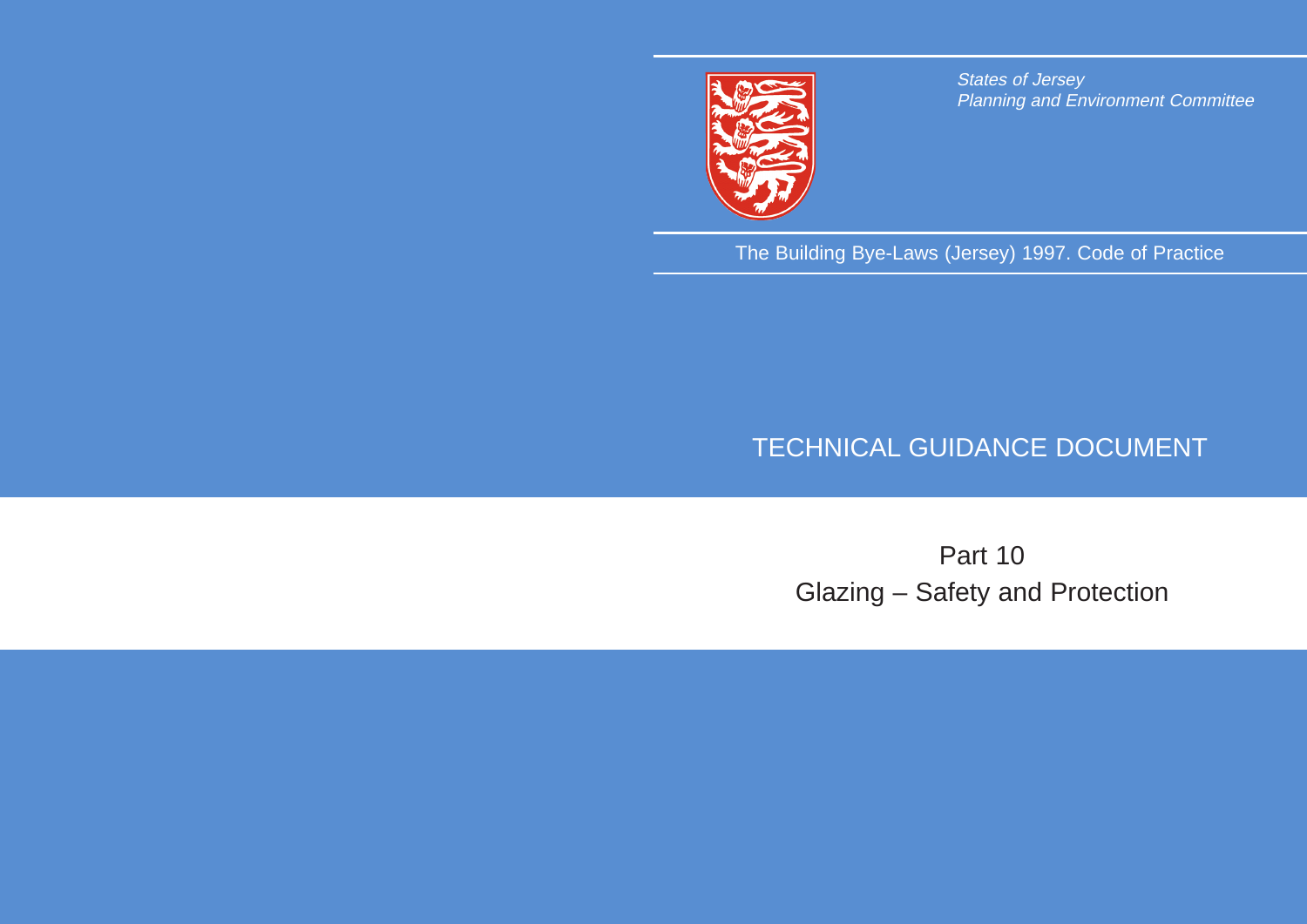# **Contents**

| <b>USE OF GUIDANCE</b>                                                                                                                  |                                                                                                                                           | <b>PAGE</b><br>2 |
|-----------------------------------------------------------------------------------------------------------------------------------------|-------------------------------------------------------------------------------------------------------------------------------------------|------------------|
|                                                                                                                                         | <b>GLAZING - SAFETY AND PROTECTION</b><br><b>THE REQUIREMENTS</b>                                                                         | 3                |
| <b>GUIDANCE</b><br>Performance<br>Introduction                                                                                          | 4<br>$\overline{\mathcal{L}}$                                                                                                             |                  |
|                                                                                                                                         | <b>Section 1: Requirement 31</b>                                                                                                          |                  |
| <b>Critical locations</b><br>Reducing the risks<br>Safe breakage<br>Robustness<br>Glazing in small panes<br>Permanent screen protection |                                                                                                                                           |                  |
|                                                                                                                                         | <b>Section 2: Requirement 32</b><br><b>Critical locations</b><br>Permanent manifestation of glazing<br>Alternative indications of glazing |                  |
|                                                                                                                                         | <b>Standards referred to</b>                                                                                                              | 8                |
| $\mathbf{1}$ .                                                                                                                          | <b>DIAGRAMS</b><br>Critical locations in internal or                                                                                      |                  |
| 2.<br>3.                                                                                                                                | external walls<br>Annealed glass thickness/area limits<br>Dimensions and areas of small panes                                             | 5<br>5<br>6<br>6 |
| 4.<br>5.                                                                                                                                | Permanent screen protection<br>Height of 'manifestation' of large areas<br>of clear glazing                                               | $\overline{7}$   |
| 6.                                                                                                                                      | Examples of door height glazing not<br>warranting manifestation                                                                           | $\overline{7}$   |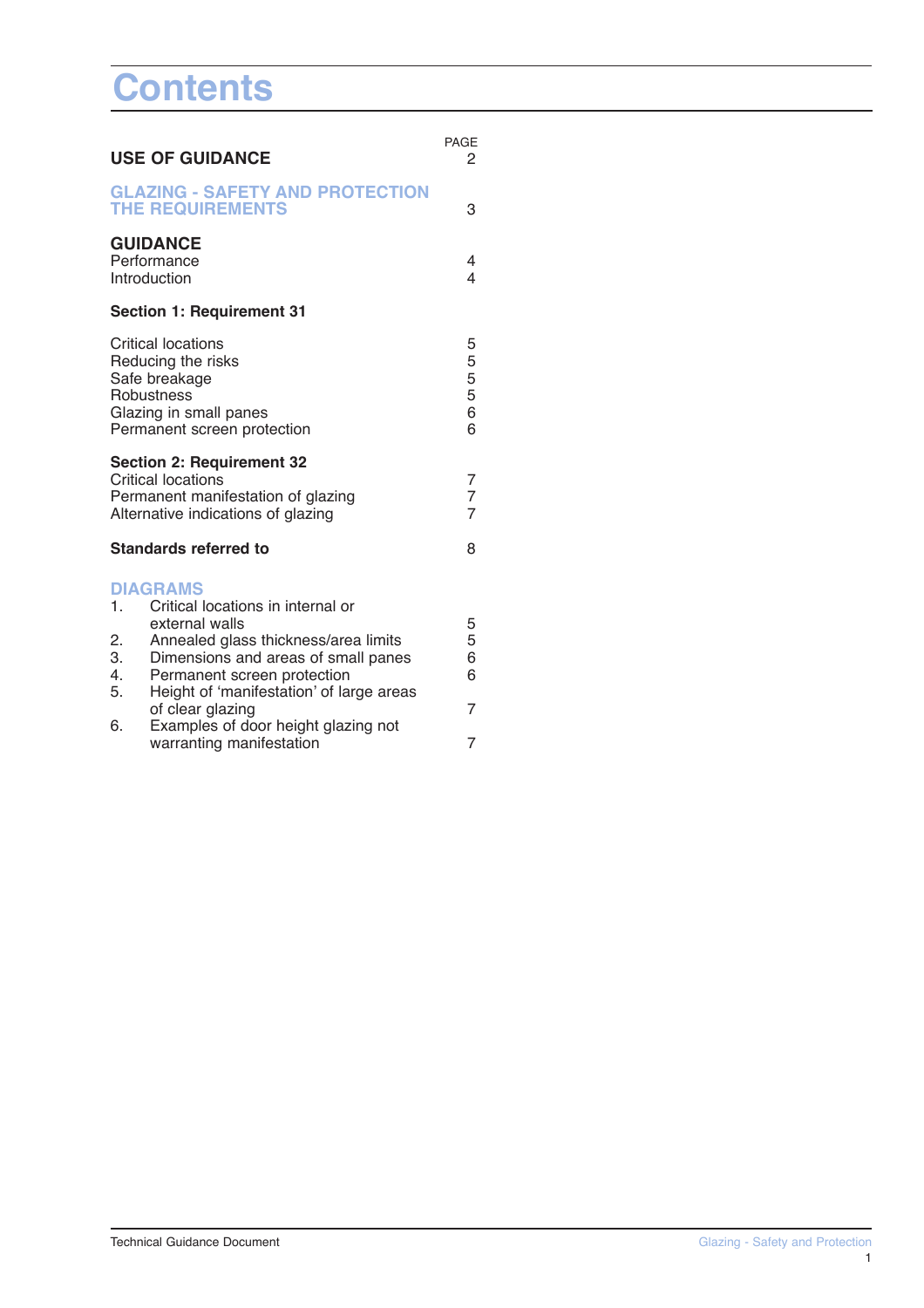## **Use of Guidance**

## **THE TECHNICAL GUIDANCE DOCUMENTS**

The Building Bye-Laws (Jersey) 1997, which come into operation on the twentieth day of February 1997, replace the Building Bye-Laws (Jersey) 1960 and consolidate all subsequent revisions to those Bye-Laws. This document is one of a series that has been approved by the Committee as practical guidance on meeting the requirements of the second schedule and Bye-Law 7 of the Building Bye-Laws (Jersey) 1997.

### **At the back of this document is a list of those documents currently published which have been approved for the purpose of the Building Bye-Laws.**

The detailed provisions contained in the Technical Guidance Documents are intended to provide guidance for some of the more common building situations. In other circumstances, alternative ways of demonstrating compliance with the requirements may be appropriate.

## **Evidence supporting compliance**

**There is no obligation to adopt any particular solution contained in a Technical Guidance Document if you prefer to meet the relevant requirement in some other way**. However, should a contravention of a requirement be alleged then, if you have followed the guidance in the relevant Technical Guidance Documents, that will be evidence tending to show that you have complied with the Bye-Laws. If you have not followed the guidance then that will be evidence tending to show that you have not complied. It will then be for you to demonstrate by other means that you have satisfied the requirement.

## **Other requirements**

The guidance contained in a Technical Guidance Documents relates only to the particular requirements of the Bye-Laws which that document addresses. The building work will also have to comply with the requirements of any other relevant paragraphs in the second schedule to the Bye-Laws. There are Technical Guidance Documents which give guidance on each of the other requirements in the second schedule and on Bye-Law 7.

## **LIMITATION ON REQUIREMENTS**

In accordance with Bye-Law 8, the requirements in parts 1, 2, 3, 4, 5, 6, 7, 9 and 10 of the second schedule to the Building Bye-Laws do not require anything to be done except for the purpose of securing reasonable standards of health and safety for persons in or about the building.

## **MATERIALS AND WORKMANSHIP**

Any building work which is subject to requirements imposed by the second schedule to the Building Bye-Laws should, in accordance with Bye-Law 7, be carried out with proper materials and in a workmanlike manner.

You may show that you have compiled with Bye-Law 7 in a number of ways, for example by the appropriate use of a product bearing an EC mark in accordance with the Construction Products Directive (89/106/EEC), or by following an appropriate technical specification (as defined in that Directive), a British Standard, a British Board of Agrément Certificate, or an alternative national technical specification of any member state of the European Community which, in use, is equivalent. You will find further guidance in the Technical Guidance Document supporting Bye-Law 7 on materials and workmanship.

## **Technical specifications**

Building Bye-Laws are made for specific purposes; health and safety, energy conservation and the welfare and convenience of disabled people. Standards and technical approvals are relevant guidance to the extent that they relate to these considerations. However, they may also address other aspects of performance such as serviceability or aspects which although they relate to health and safety are not covered by the Bye-Laws.

When a Technical Guidance Document makes reference to a named standard, the relevant version of the standard is the one listed at the end of the publication. However, if this version of the standard has been revised or updated by the issuing standards body, the new version may be used as a source of guidance provided it continues to address the relevant requirements of the Bye-Laws.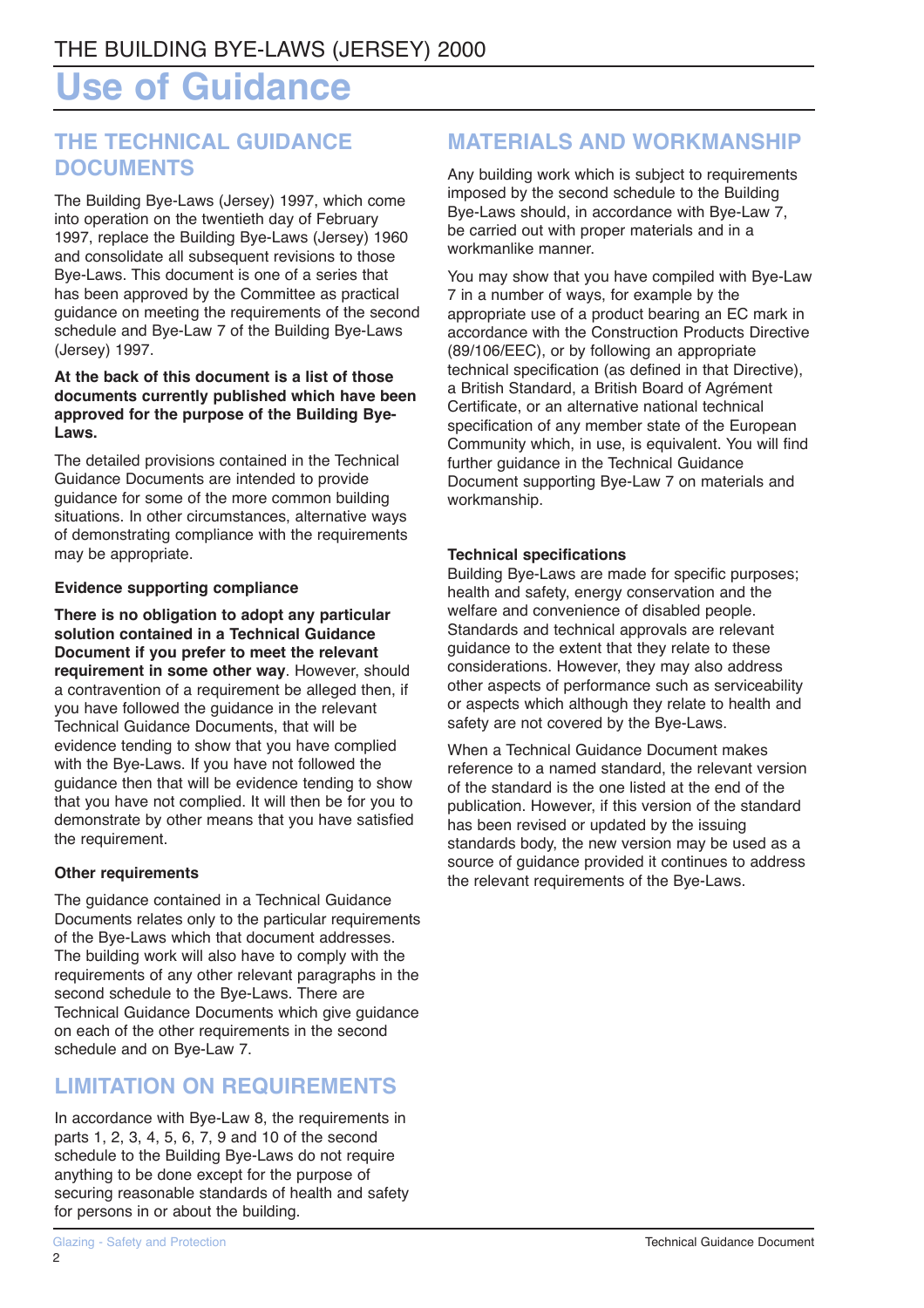## **The Requirement**

This Technical Guidance Document which takes effect on 20 February 1997, deals with the following requirements from Part 10 of the second schedule to the Building Bye-Laws (Jersey) 1997.

| Requirement            |                                                                                                                                                                                                                                                                            | Limits on application |  |
|------------------------|----------------------------------------------------------------------------------------------------------------------------------------------------------------------------------------------------------------------------------------------------------------------------|-----------------------|--|
| Safety and protection. |                                                                                                                                                                                                                                                                            |                       |  |
| 31.                    | Glazing with which a person is likely to come into contact<br>while moving about a building shall—<br>(a) be shielded or protected from impact;<br>(b) resist impact without breaking; or<br>(c) if broken on impact, break in a way which is unlikely to<br>cause injury. |                       |  |
| 32.                    | In the case of any building which is not a dwelling,<br>transparent glazing with which a person is likely to collide<br>while in passage in or about the building shall—<br>(a) be adequately shielded; or<br>(b) be provided with features which make it noticeable.      |                       |  |

#### **Note: Attention is drawn to the following:**

Glazing which is installed in a location where there was none previously as part of the erection, extension or material alteration of a building, other than an exempt building, is building work and is subject to the Requirements of part 10. Other glazing, e.g., replacement glazing is not, but its supply may be subject to consumer protection legislation.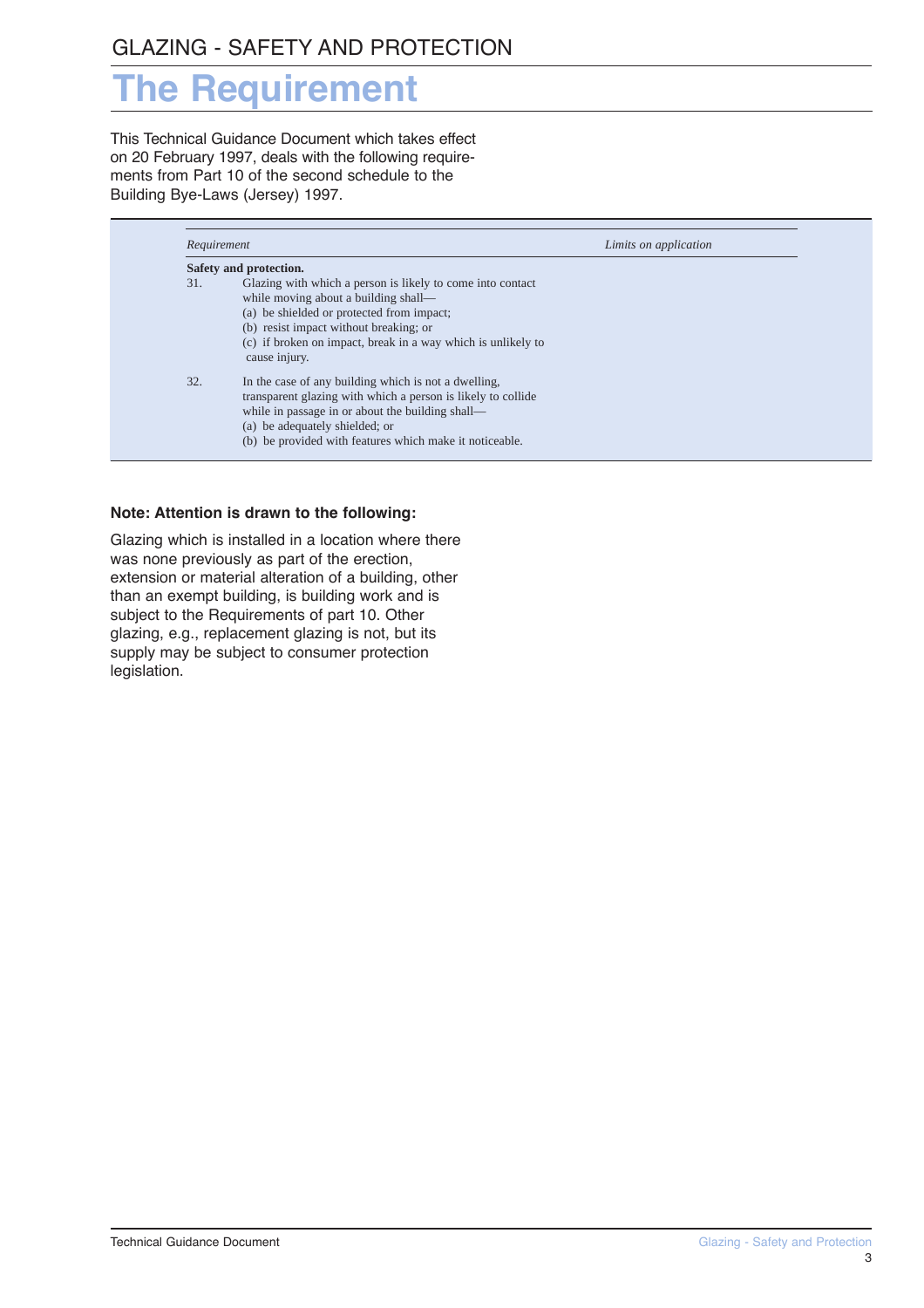## **Guidance**

## **Performance**

### **Requirement 31**

**0.1** In the view of the Committee requirement 31 will be met by adopting, in critical locations, measures to limit the risk of sustaining cutting and piercing injuries.

**0.2** The most likely locations for impacts leading to such injuries are in doors and door side panels and at low level in walls and partitions. In doors and door side panels, the risk is at its greatest between floor and shoulder level, when near to door handles and push plates: especially when normal building movement causes doors to stick. Hands, wrists and arms are particularly vulnerable. An initial impact between waist and shoulder level may be followed by a fall through the glazing, resulting in additional injury to the face and body.

**0.3** In walls and partitions, away from doors, the risks are predominantly at low level. At that level, children are especially vulnerable.

**0.4** Glazing in critical locations would be considered reasonably safe were its nature such that, if breakage did occur, any particles would be relatively harmless.

**0.5** The requirement may also be met if the glazing is sufficiently robust to ensure that the risk of breakage is low, or if steps are taken to limit the risk of contact with the glazing.

## **Requirement 32**

**0.6** In the view of the Committee requirement 32 will be met by including in critical locations, permanent means of indicating the presence of large uninterrupted areas of transparent glazing.

**0.7** The existence of large uninterrupted areas of transparent glazing represents a significant risk of injury; through collision. The risk is at its most severe between areas of a building or its surroundings which are essentially at the same level and where a person might reasonably assume direct access between locations which are separated by glazing.

**0.8** In such locations, some means should be adopted to make glazing more apparent to people using the building.

## **Introduction**

**0.9** This Technical Guidance Document describes measures which may be adopted to satisfy part 10.

Section 1, on pages 5 and 6 relates to requirement 31.

Section 2, on page 7 relates to requirement 32.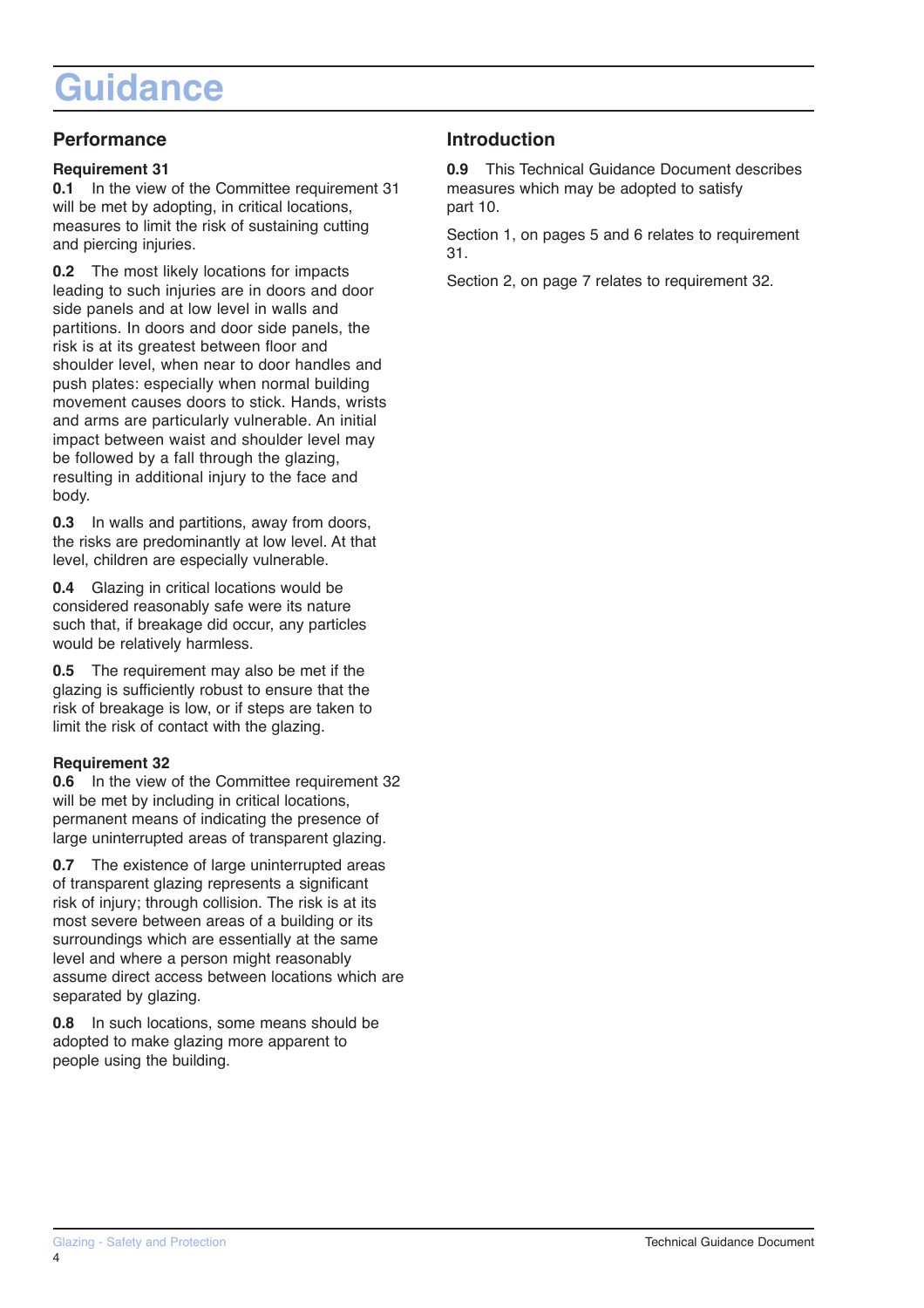# **Section 1**

## **REQUIREMENT 31**

## **Critical Locations**

**1.1** The following locations may be considered 'critical' in terms of safety;

a. between finished floor level and 800mm above that level in internal and external walls and partitions (see Diagram 1),

b. between finished floor level and 1500mm above that level in a door or in a side panel, close to either edge of the door (see diagram 1).

## **Reducing the risks**

**1.2** Glazing in critical locations should either,

a. break safely, if it breaks (see paragraph 1.3), or

b. be robust or in small panes (see paragraphs

1, 4, 1.5 and 1.6 and Diagrams 2 and 3), or

c. be permanently protected (see paragraphs 1.7 and 1.8 and Diagram 4).

### **Safe breakage**

**1.3** Safe breakage is defined in BS 6202: 1981 Specification for impact performance requirements for flat safety glass and safety plastics for use in buildings: clause 5.3, and is based on an impact test which requires the result of the impact to be limited to creating:

a. a small clear opening only, with a limit to the size of the detached particles, or

b. disintegration, with small detached particles, or

c. breakage resulting in separate pieces that are not sharp or pointed.

In terms of safe breakage, a glazing material suitable for installation in a critical location would satisfy the test requirements of Class C of BS 6206 or, if it is installed in a door or in a door side panel and has a pane width exceeding 900mm, the test requirements of Class B of the same standard.

#### **Robustness**

**1.4** Some glazing materials, such as annealed glass, gain strength through thickness; others such as polycarbonates or glass blocks are inherently strong. Some annealed glass is considered suitable for use in large areas forming fronts to shops, showrooms, offices, factories, and public buildings. Reasonable glass thickness/dimension limits for annealed glass which may be used in these locations are shown in Diagram 2 (see also paragraph 2.1).

## Diagram 2 **Annealed glass thickness; dimension limits**



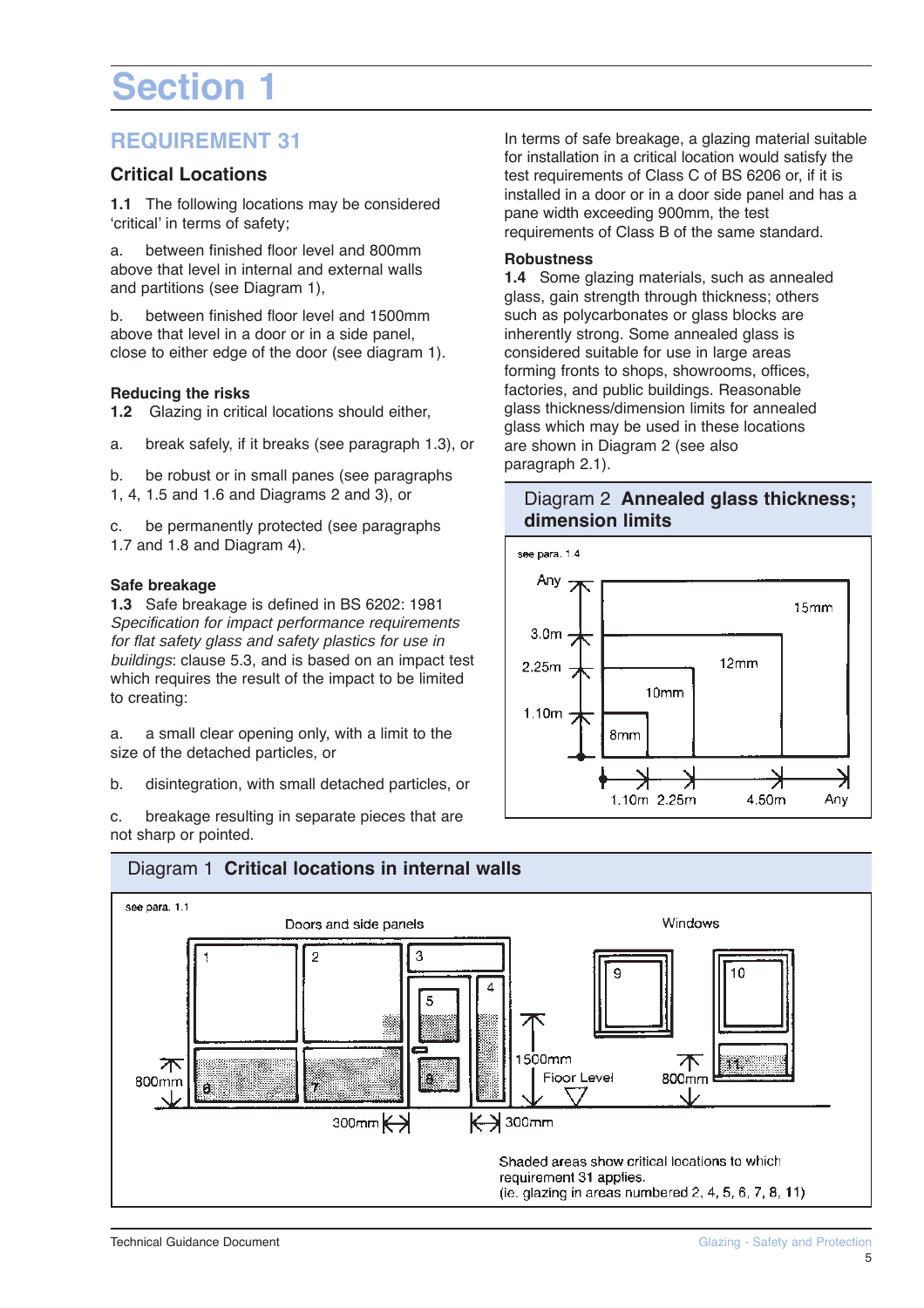### **Glazing in small panes**

**1.5** In the context of this Technical Guidance Document, a 'small pane' may be an isolated pane, or one of a number of panes contained within glazing bars, traditional leaded lights or copper-lights.

**1.6** Small panes should have a maximum width of 250mm and an area not exceeding  $0.5m^2$ , each measured between glazing beads or similar fixings. Annealed glass in a small pane should not be less than 6mm nominal in thickness, except in traditional leaded or copper-lights in which 4mm glass would be

## Diagram 3 **Dimensions and areas of small panes**



#### acceptable, when fire resistance was not a factor. Typical installations are shown in Diagram 3.

## **Permanent screen protection**

**1.7** If, as part of a design solution, glazing in a critical location is installed behind permanent screen protection, the screen should:

a. prevent a sphere of 75mm from coming into contact with the glazing,

b. be robust and,

c. if it is intended to protect glazing that forms part of protection from falling, be difficult to climb.

**1.8** Glazing in a critical location which is afforded permanent screen protection, does not, itself, need to comply with requirement 31. The principles of screen protection are shown in Diagram 4.

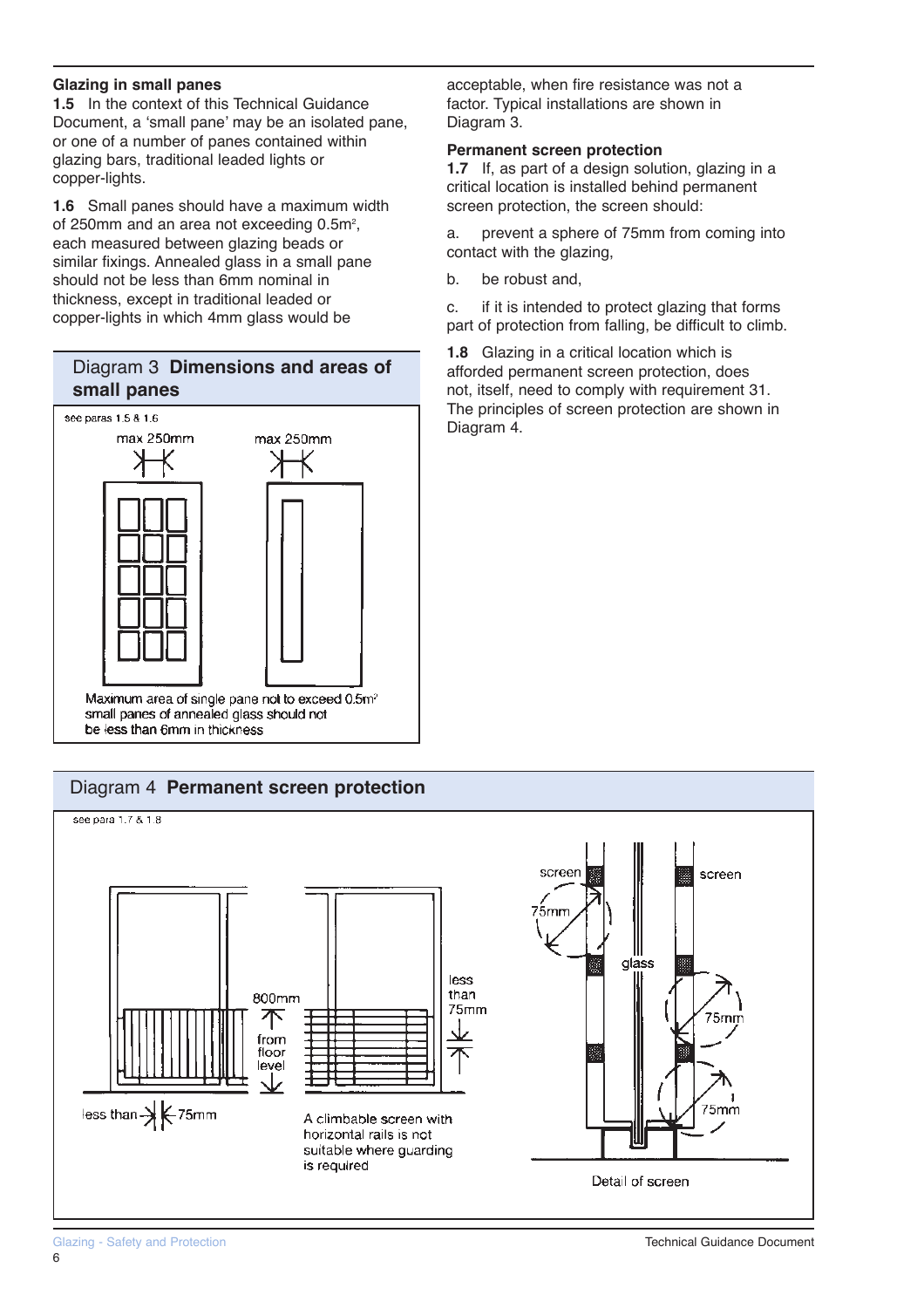# **Section 2**

## **REQUIREMENT 32**

### **Critical locations**

**2.1** Manifestation of glazing is only necessary in critical locations in which people in passage in or about the building might not be aware of the presence of the glazing and may collide with it. 'Critical locations' include large uninterrupted areas of transparent glazing which form, or are part of, the internal or external walls and doors of shops, showrooms, offices, factories, public or other non-domestic buildings.

**2.2** The risk of collision is most severe when two parts of the building, or the building and its immediate surrounds, are essentially at the

## Diagram 5 **Height of 'manifestation' of large areas of transparent glazing**



same level but separated by transparent glazing and a person might reasonably have the impression that they are able to walk from one part to the other without interruption.

#### **Permanent manifestation of glazing**

2.3 Permanent manifestation of large uninterrupted areas of transparent glazing is only necessary when other means of indicating the presence of the glazing are not used. These other means may include mullions, transoms, door framing or large pull or push handles.

**2.4** Where 'manifestation' is necessary, it may take the form of broken or solid lines, patterns or company logos at appropriate heights and intervals (see Diagram 5).

**2.5** Diagram 6 includes examples of a number of methods of indicating the presence of glazing.

**Alternative indications of glazing**

**2.6** Examples of installations of glazing, which would not normally warrant 'manifestation' include:

a. door height transparent glazing less than 400mm in width;

b. door height transparent glazing with a rail at a height of between 600mm and 1500mm above finished ground or floor level;

c. a single pane glazed door with substantial framing; or

d. a single pane glazed door which is either not framed, or which has very narrow framing, but is provided with large easily seen push or pull plates or handles.

## Diagram 6 **Examples of door height glazing not warranting manifestation**

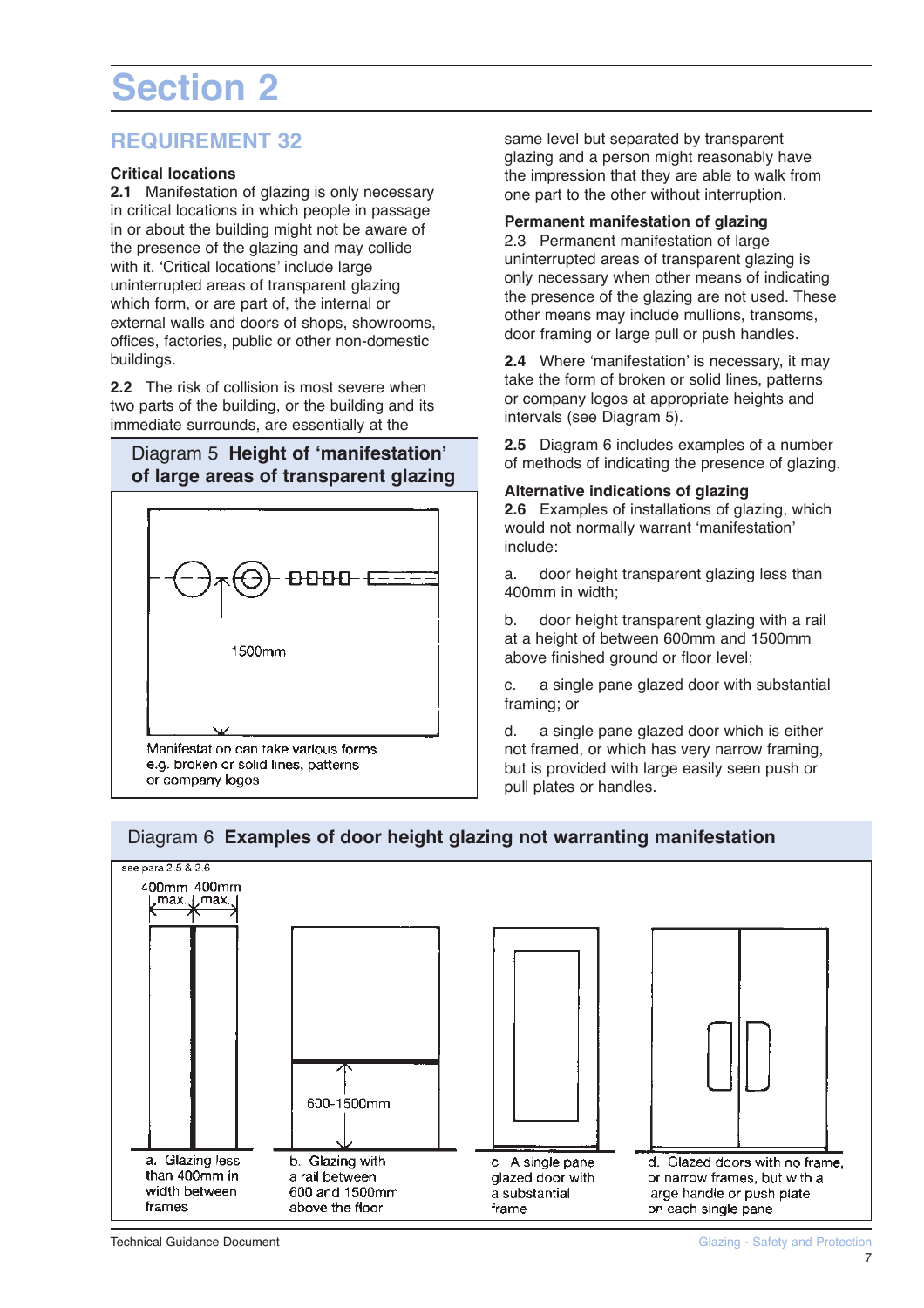## **Standards referred to**

BS 6206: 1981 Specification for impact performance requirements for flat safety glass and safety plastics for use in buildings.